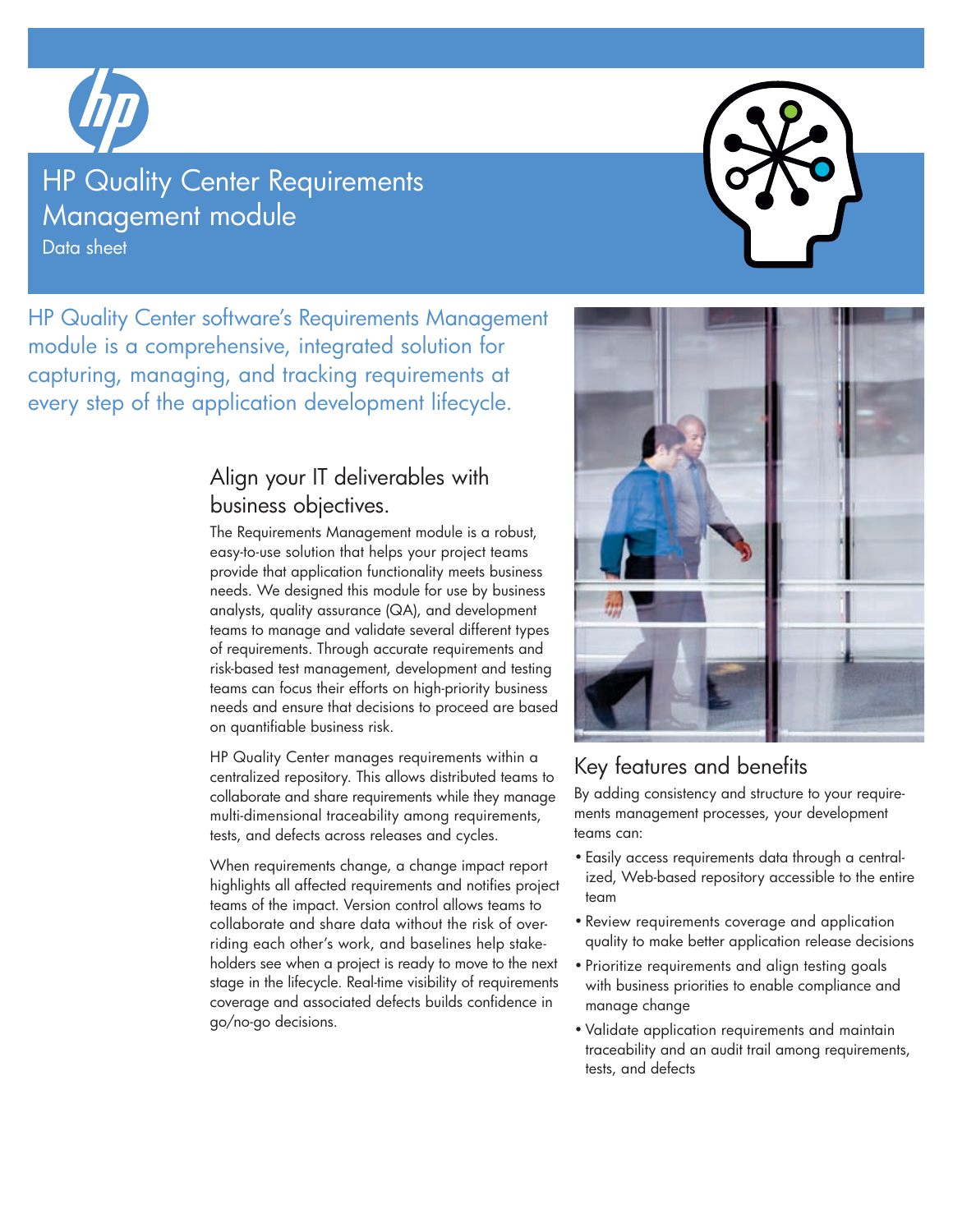Analysts report that as many as 71% of software projects that fail do so because of poor requirements management, making it the single biggest reason for project failure—more than bad technology, missed deadlines or change management fiascos. –Christopher Lindquist, Fixing the Requirements Mess, CIO Magazine

- Highlight interdependencies between requirements and provide change impact analysis including change notification to affected personnel
- • Facilitate data integrity and team collaboration through versioning and baselining of requirements
- Integrate data with Microsoft® Word, Microsoft Excel®, and third-party requirements definition tools for complete coverage
- • Support customizable fields and flows for userspecific processes
- Allow real-time reporting and analysis of application readiness

## How it works

### Capture different types of requirements.

One of the most critical roles in the requirements management process is that of the business analyst. Business analysts act as a liaison among project stakeholders to gather, analyze, communicate, and validate requirements related to new IT projects or changes to existing applications, processes, or policies.

The Requirements Management module in HP Quality Center provides business analysts and other key stakeholders with multiple preconfigured requirement types—from technical specifications to use cases. It also supports customizable requirements types to capture all levels of requirements and store them in the centralized repository, along with any supporting attachments.

### Manage requirements with native version control and baselining.

By storing the requirements in a centralized location and leveraging the native versioning capabilities in HP Quality Center, business analysts, developers, and testers can collaborate and share data without overriding each other's work. Baselines can also be captured, including full traceability linkages, which helps you make more informed decisions about when requirements are ready to be moved to the next stage of the lifecycle.

## Establish requirements traceability.

In the Requirements Management module, you can organize requirements according to parent-child traceability. This allows you to specify and easily identify relationships between requirements.

You can also tie requirements to functional test cases, thus establishing a traceable link to the corresponding requirements definition. Test cases can be autogenerated from requirements, which reduces the time needed to build tests and enables the best possible coverage. HP Quality Center also provides traceability throughout the testing lifecycle so you can easily track the percentage of requirements covered by your tests and their pass/fail status.

As requirements change, an impact analysis report can help you identify other requirements affected by the change, providing you greater visibility as well as helping you improve your change management processes.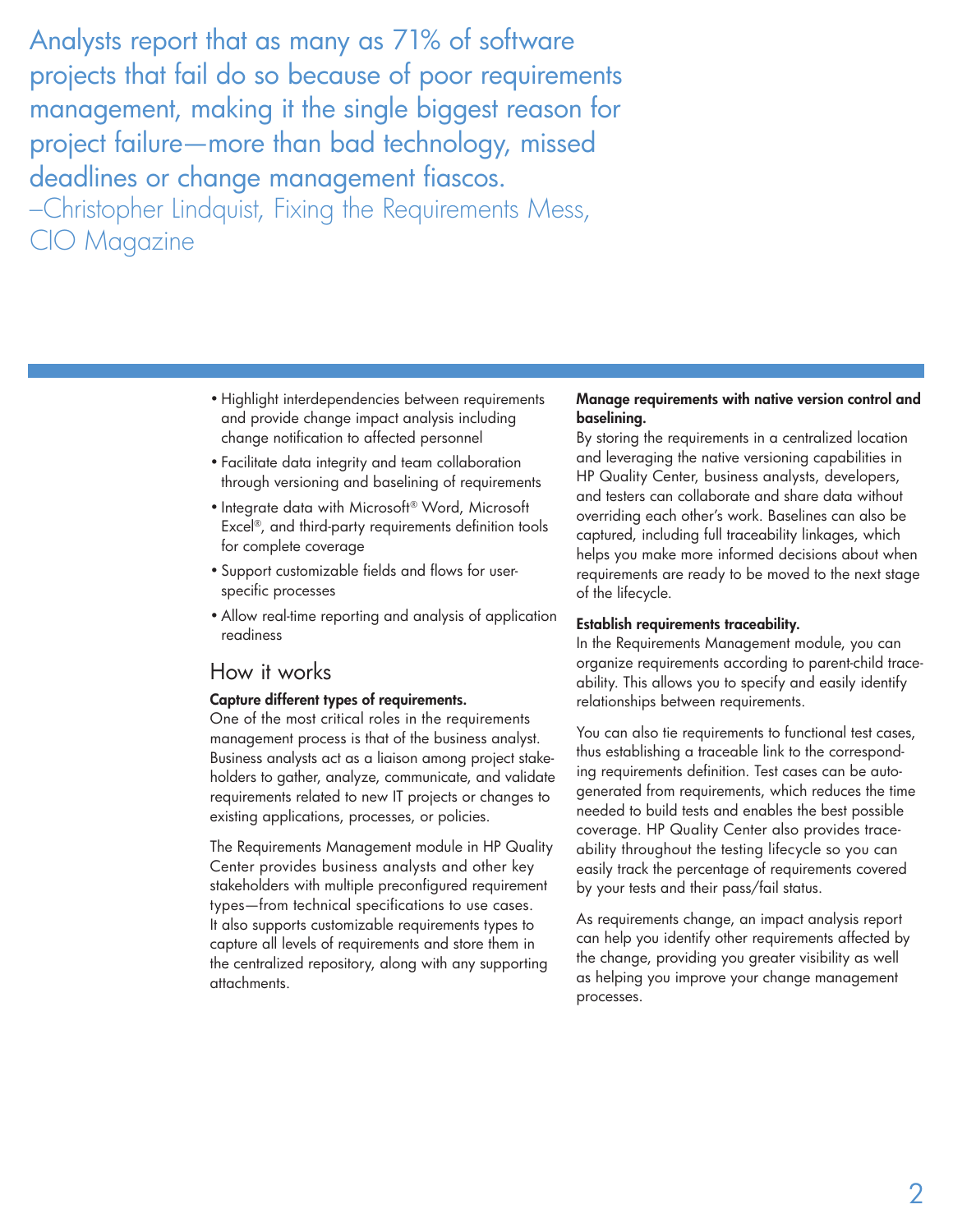#### Requirements Management types



### Reuse and share application requirements.

With HP Quality Center, you can store requirements in a shared library, allowing multiple business units to contribute to and reuse requirements assets. Requirements can be reused "as is" or modified by creating a new version for each project. This flexibility reduces duplication, and supports compliance requirements by mandating that specific requirements be used to enable regulatory or process compliance.

#### Manage user stories for your agile projects.

HP Quality Center allows you to organize requirements according to release and development cycles, helping you support agile development projects. Agile project teams can use HP Quality Center to assign user stories to iterations, and track the progress of a project from start to completion.

#### Align testing priorities based on risk.

No QA organization can test every requirement. HP Quality Center includes risk-based quality management so that you can improve your testing effort based on an objective risk assessment of each requirement. This allows you to align your test strategies with the most important requirements for your business.

### Requirements Management for any type and size of enterprise

If you prefer the familiar interface of Microsoft Word, the Requirements Management module offers a rich text editor with the same functionality for data input as Microsoft Word. Alternatively, you can import requirements into HP Quality Center from Microsoft Word or Microsoft Excel, eliminating the need to re-enter existing requirements information. And because requirements are managed in HP Quality Center's central repository, you can also use the Requirements Management Synchronizer tool to easily import data from many third-party solutions directly into the HP Quality Center Requirements Management module.

The open APIs that allow HP to build out-of-the box integrations with many of the industry-leading universal modelling language (UML) solution vendors are also documented and available to our customers to build custom functionality extensions and third-party integrations.